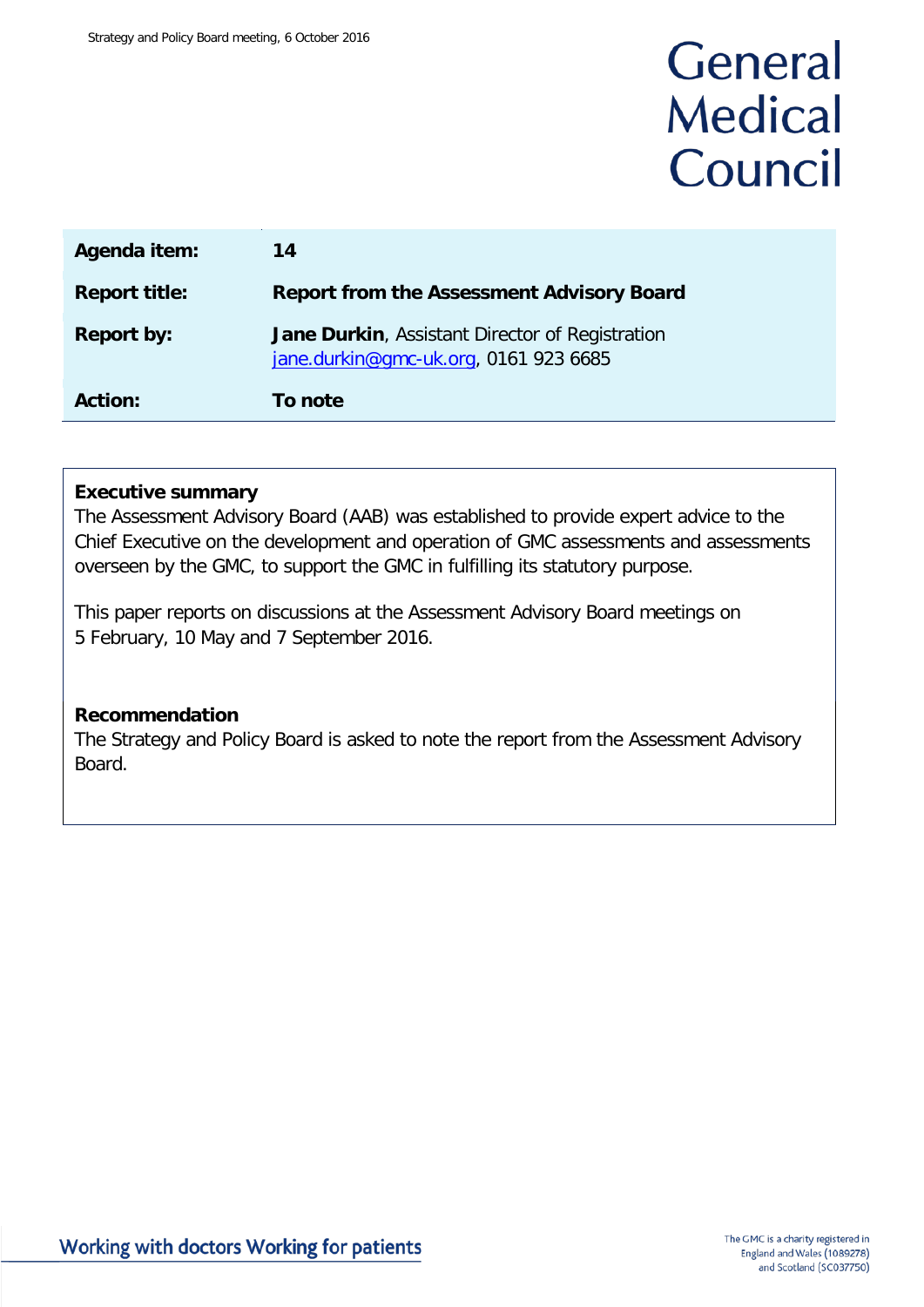#### **5 February 2016**

- **1** The Assessment Advisory Board (AAB) was asked for advice on options for developing the Medical Licensing Assessment (MLA). This was the sole substantive agenda item.
- **2** AAB provided detailed advice on:
	- **a** Blueprinting.
	- **b** Format.
	- **c** Standard setting.
	- **d** The timeline for development.

## **10 May 2016**

- **3** AAB received an update on progress on developing and piloting the new format of the PLAB part 2 stations for launch in September 2016.
- **4** AAB also received an update of progress on developing the MLA since its meeting on 5 February 2016. AAB discussed the need for the MLA to be set at the right standard and for clarity about the required outcomes. AAB regarded the potential impact of the MLA on workforce size, as well as the practical effects that part three of the MLA may have on service provision, as important considerations.
- **5** AAB was asked for advice on:
	- **a** Joint working between the GMC and the Medical Schools' Council Assessment Alliance (MSC AA).
	- **b** Acceptable alternatives to the Revalidation Assessment.

## Joint working between the GMC and the MSC AA

- **6** AAB warmly welcomed the development of a formal working relationship between the GMC and the MSC AA to facilitate the sharing of assessment expertise and to enable the PLAB assessment programme to be more closely aligned with UK medical school finals.
- **7** AAB advised that this work presents a real opportunity to develop a larger, more secure and reliable bank of questions, and that future consideration should be given to widening the collaboration to the bank of questions used for the GMC's fitness to practise performance assessments.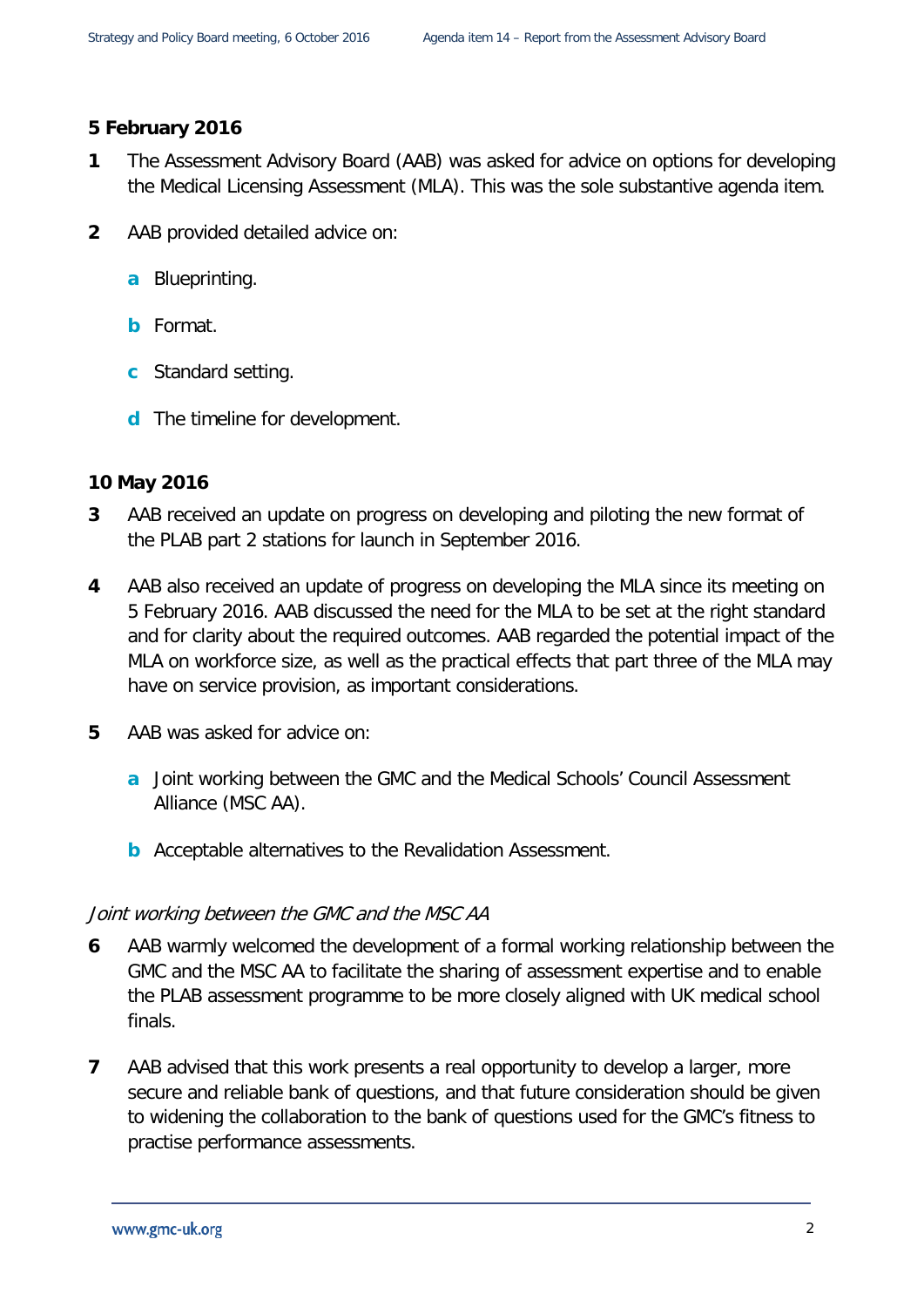#### Acceptable alternatives to the Revalidation Assessment

- **8** As an alternative to requesting a doctor to take the Revalidation Assessment, the GMC may accept a suitable alternative assessment. AAB noted the criteria the GMC has established to evaluate what is acceptable, fair and proportionate in these circumstances.
- **9** AAB also considered proposals to introduce expert reviews to help inform a revalidation decision when a doctor does not reach the required standard in the Revalidation Assessment.
- **10** AAB advised that:
	- **a** Where there is a need for expert review, it would seem appropriate to consider putting the onus on the doctor to provide the additional information required. The GMC should specify exactly what additional information is required.
	- **b** There will be challenges in assessing the additional information doctors submit for expert review.
	- **c** AAB may be able to help define principles around additional information submitted for expert review.
- **11** AAB asked for a future update on expert reviews.

## **7 September 2016**

- **12** AAB received a further update on developing the MLA.
- **13** During discussion AAB considered that GMC should aim for a computer based assessment which should be tested at piloting stage to minimise the prospect of system failures. There was some support for the possibility that UK and non-UK students might be assessed in the same centres and at the same time. It was also mentioned that the MLA should reflect the Prescribing Safety Assessment, and that there are challenges associated with standard setting where multiple tests are undertaken in different places and on different dates.
- **14** AAB was asked for:
	- **a** Advice on the role of lay assessors within the GMC Performance Assessment processes.
	- **b** Advice on governance and oversight of any future GMC in-house tests of competence.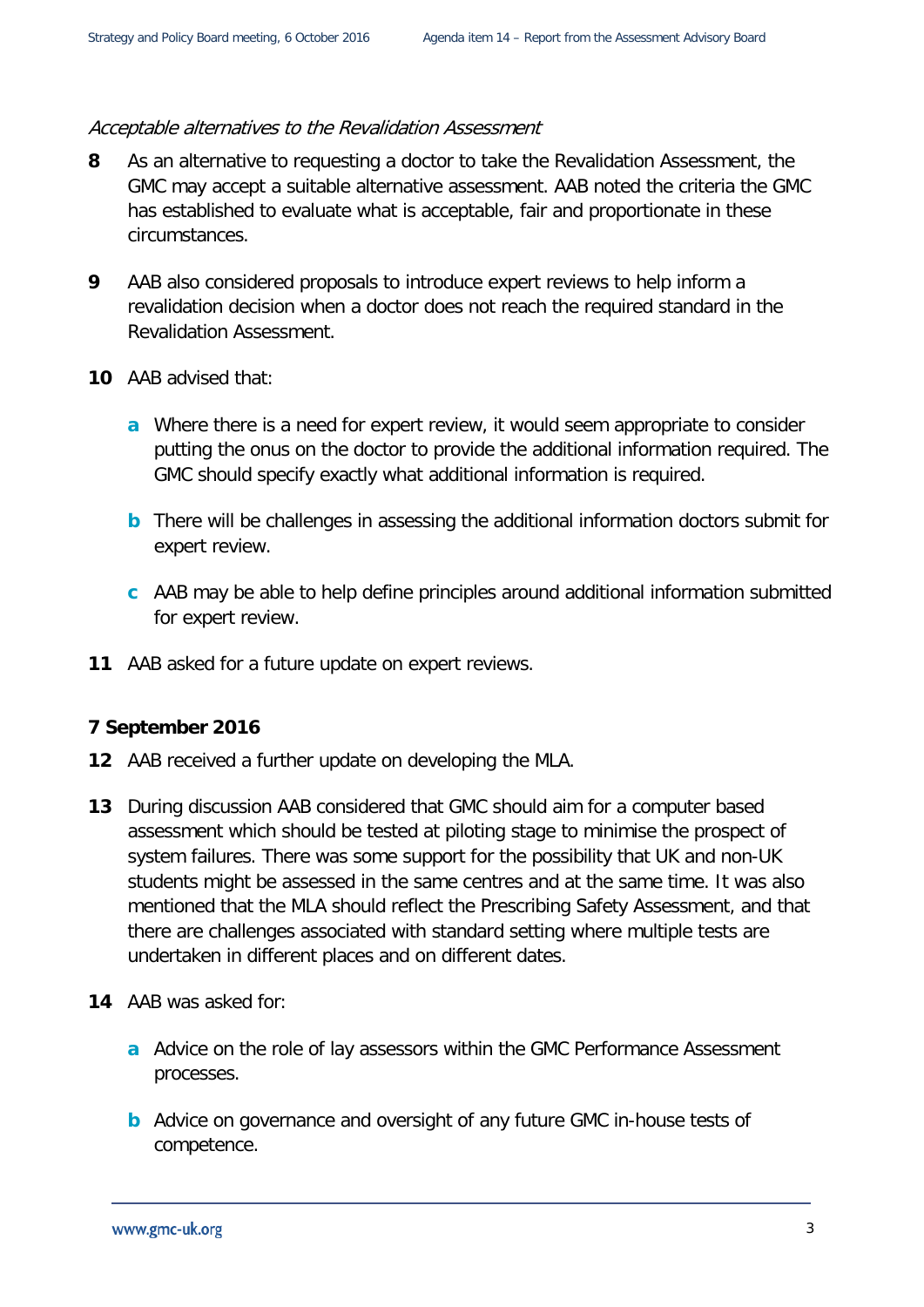**c** Views on the key principles for inclusion in guidance to colleges on postgraduate assessment.

## The role of lay assessors in the GMC Performance Assessment processes

- **15** As part of the review of the Performance Assessment process the role of lay assessors, which has remained unchanged since 1997, is under review. Lay assessors are involved in every element of the Performance Review except the medical record review, although they are not fully engaged all of the time and the scope of their role has reduced over time. Lay assessors are paid the same fee as a medical assessor.
- **16** AAB noted the review is at an early stage and considered five options for the future lay assessor role. In discussing the present Performance Assessment process, AAB recognised strong synergies between medical and lay assessors which adds value to the outcomes. AAB was also of the view that lay assessors have an important communication role in the Performance Assessment process, and that to dispense with them would represent an unacceptable risk of challenge to the integrity of the process.
- **17** AAB advised that:
	- **a** The options of 'do nothing' and 'dispensing with the role of the lay assessor' should be dropped.
	- **b** To re-order the steps in the present process could increase efficiency and result in savings as the lay assessor would not then need to be present for the full five days of a Review. Additionally they would be more fully occupied during the time they are present.
	- **c** The other options for change, which consider adjusting the lay assessor role in various ways (including to develop a patient perspective), should be developed for further consideration.
	- **d** Consideration should be given to lay assessor training needs.

## Governance and oversight of the GMC's tests of competence

- **18** A GMC project to consider the feasibility of bringing the tests of competence process in house is in its early stages. At present these tests are undertaken by the Academic Centre for Medical Education (UCL) under a contract which expires in July 2019.
- **19** AAB received a paper outlining the project, which included a proposed governance structure and discussion of the need for audit and review arrangements.